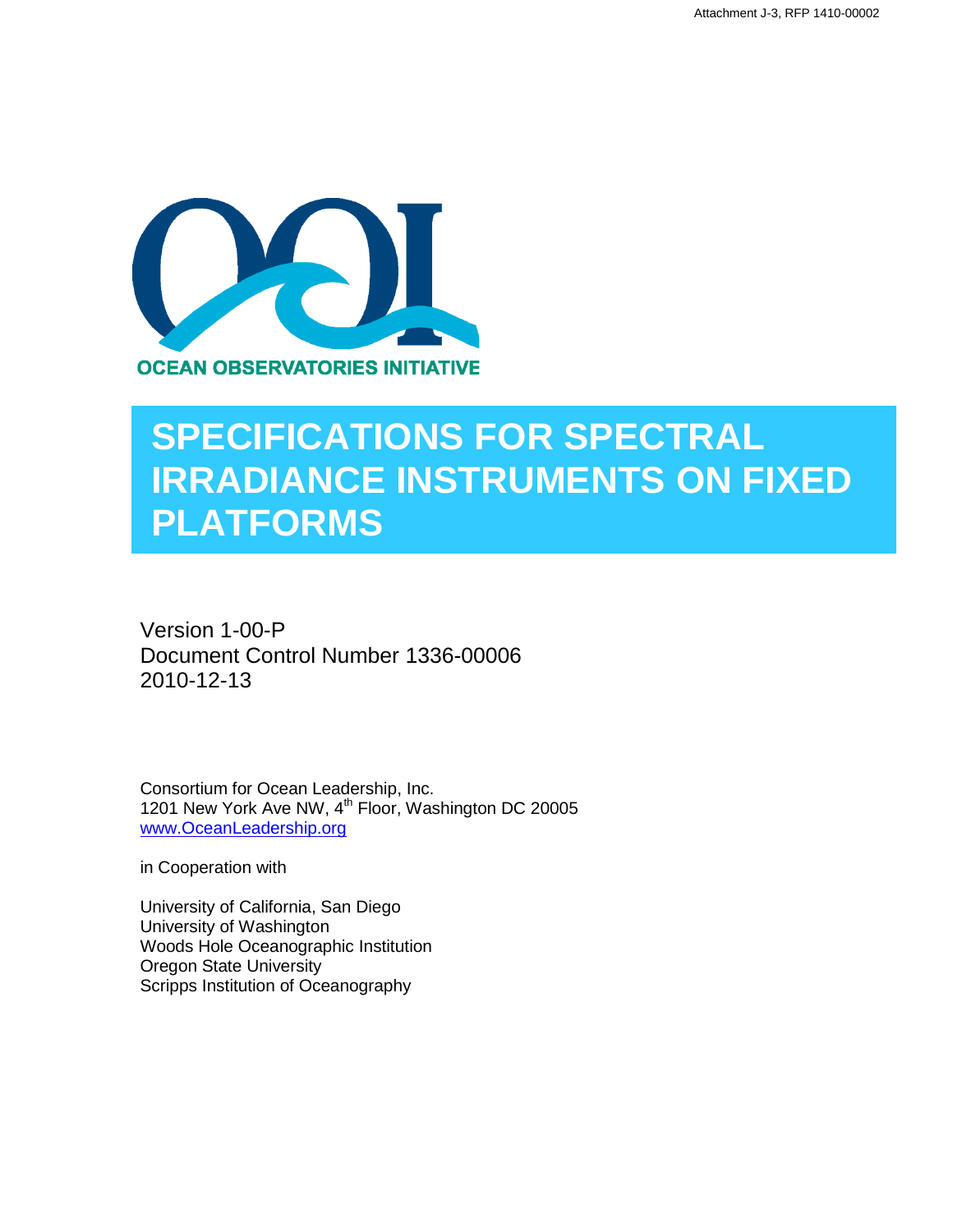## **Document Control Sheet**

| Version   Description   |
|-------------------------|
| 1-00-P   Public Version |

Note: This document has been edited to remove information that is considered confidential and/or sensitive to ongoing or future financial negotiations for OOI procurements. Information removed has been replaced by the insertion of "[redacted]".

## **Signature Page**

This document has been reviewed and approved for release to Configuration Management.

OOI Senior Systems Engineer: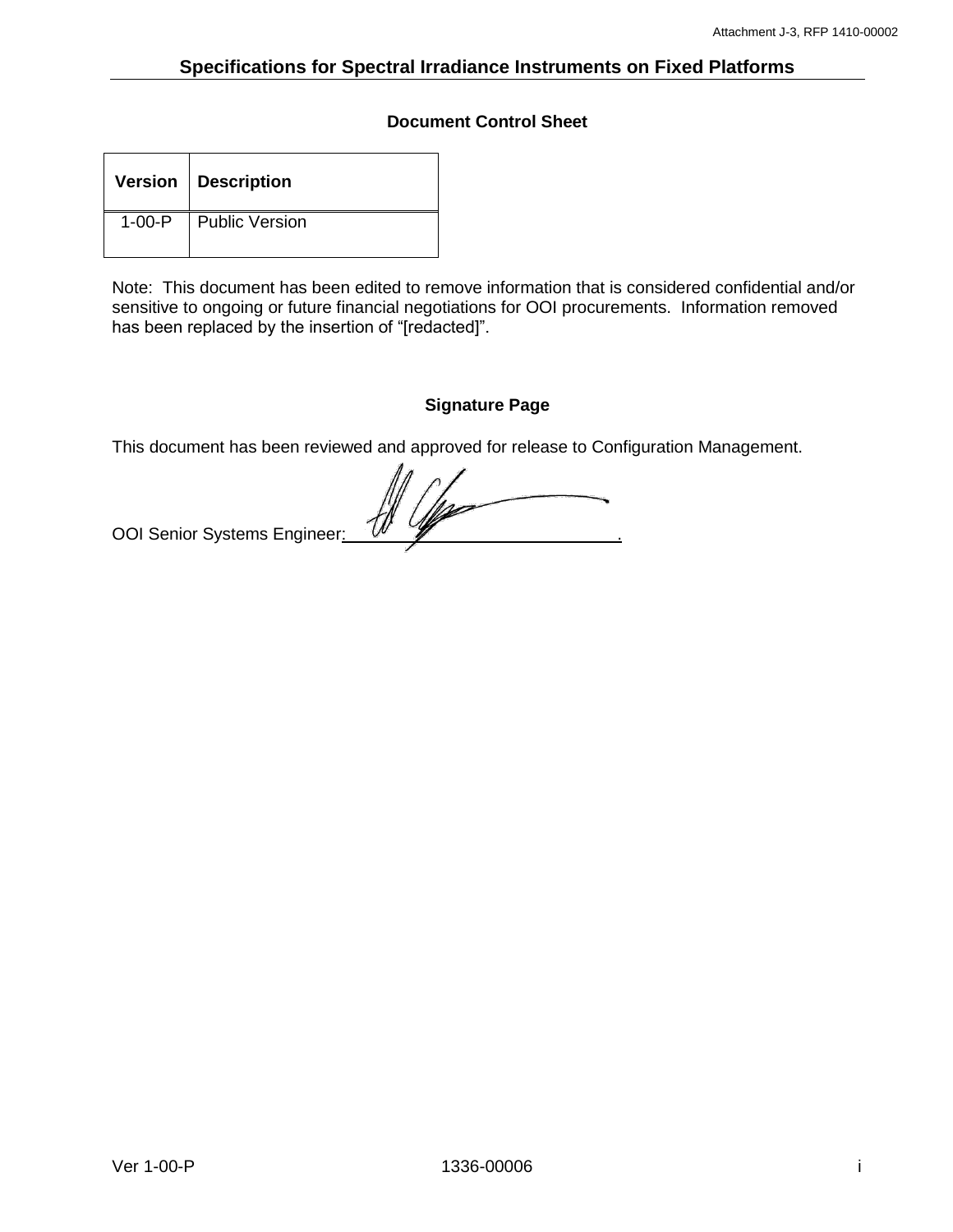# Specifications for Spectral Irradiance Instruments on Fixed Platforms

# **Table of Contents**

| 1<br>General                                                                    |  |  |
|---------------------------------------------------------------------------------|--|--|
| 1.1                                                                             |  |  |
| 1.2                                                                             |  |  |
| 1.3                                                                             |  |  |
| 1.3.1                                                                           |  |  |
| 1.3.2                                                                           |  |  |
| 1.4                                                                             |  |  |
| 1.4.1                                                                           |  |  |
| 1.4.2                                                                           |  |  |
| $\overline{2}$                                                                  |  |  |
| 2.1                                                                             |  |  |
| 2.1.1                                                                           |  |  |
| 2.2                                                                             |  |  |
| 2.2.1                                                                           |  |  |
| 2.2.2                                                                           |  |  |
| 2.2.3                                                                           |  |  |
| 2.2.4                                                                           |  |  |
| 2.2.5                                                                           |  |  |
| 2.2.6                                                                           |  |  |
| 2.3<br>2.4                                                                      |  |  |
| 2.5                                                                             |  |  |
| 2.6                                                                             |  |  |
| 2.7                                                                             |  |  |
| 2.8                                                                             |  |  |
| 2.9                                                                             |  |  |
| 2.10                                                                            |  |  |
| 2.11                                                                            |  |  |
| 2.12                                                                            |  |  |
| 3                                                                               |  |  |
| 4                                                                               |  |  |
| Specification Values by the Platform on Which the SPKIR Instruments are<br>A-1. |  |  |
|                                                                                 |  |  |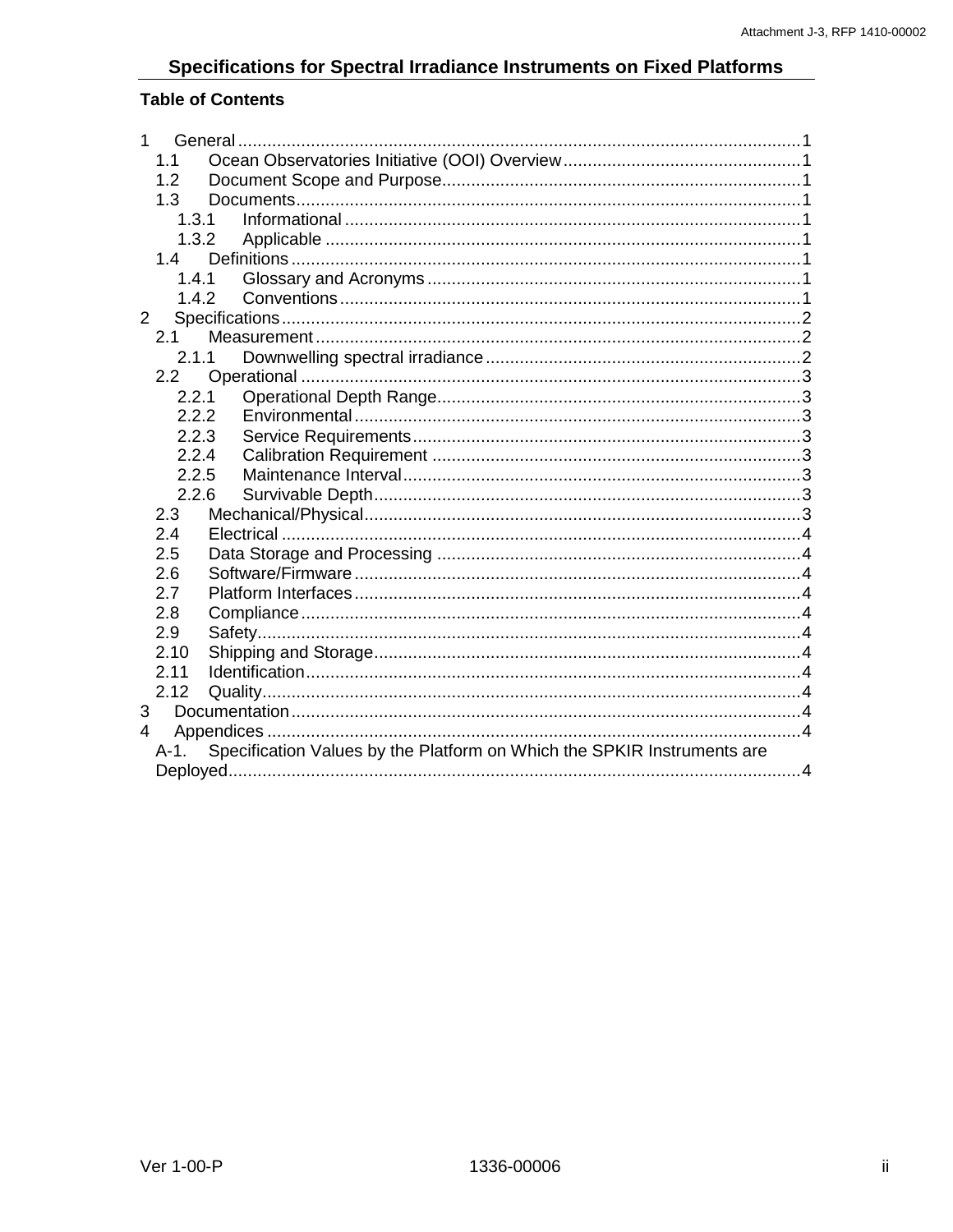## <span id="page-3-0"></span>**1 General**

<span id="page-3-1"></span>1.1 Ocean Observatories Initiative (OOI) Overview

See "Common Specifications for Instruments on Fixed Platforms"

### <span id="page-3-2"></span>1.2 Document Scope and Purpose

This document contains the specifications for Spectral Irradiance (SPKIR) instruments that will be deployed on fixed platforms to measure downwelling spectral irradiance.

The instrument shall meet the requirements in this document and those specified in the "Common Specifications for Instruments on Fixed Platforms", document control number 1336-00000*.* Parameters specified in neither the "Common Specifications for Instruments on Fixed Platforms" nor in this document are not applicable. This instrument specification shall have precedence over the Common Specification for conflicting items.

## <span id="page-3-3"></span>1.3 Documents

1.3.1 Informational

<span id="page-3-4"></span>The documents listed in this section are for informational purposes only and may not have been referenced in this specification.

- $\bullet$ Consortium for Ocean Leadership, Inc. 2010, "Final Network Design", Washington, D.C. [Online] Available: [http://www.oceanleadership.org/programs-and-partnerships/ocean](http://www.oceanleadership.org/programs-and-partnerships/ocean-observing/ooi/network-design/)[observing/ooi/network-design/](http://www.oceanleadership.org/programs-and-partnerships/ocean-observing/ooi/network-design/)
- 1.3.2 Applicable

<span id="page-3-5"></span>These documents contain requirements and specifications applicable to the instrument specified. The referenced section, requirement, or specification shall be met by the instrument specified herein.

"Common Specifications for Instruments on Fixed Platforms", document control number 1336-00000

## <span id="page-3-6"></span>1.4 Definitions

<span id="page-3-7"></span>1.4.1 Glossary and Acronyms

- **SPKIR** Spectral irradiance
- See "Common Specifications for Instruments on Fixed Platforms" for other definitions.
- 1.4.2 Conventions

<span id="page-3-8"></span>All values contained in this document are Threshold Values unless specifically stated otherwise.

The bidder shall ignore the references in angle brackets < > at the end of each specification. They are for internal OOI use only.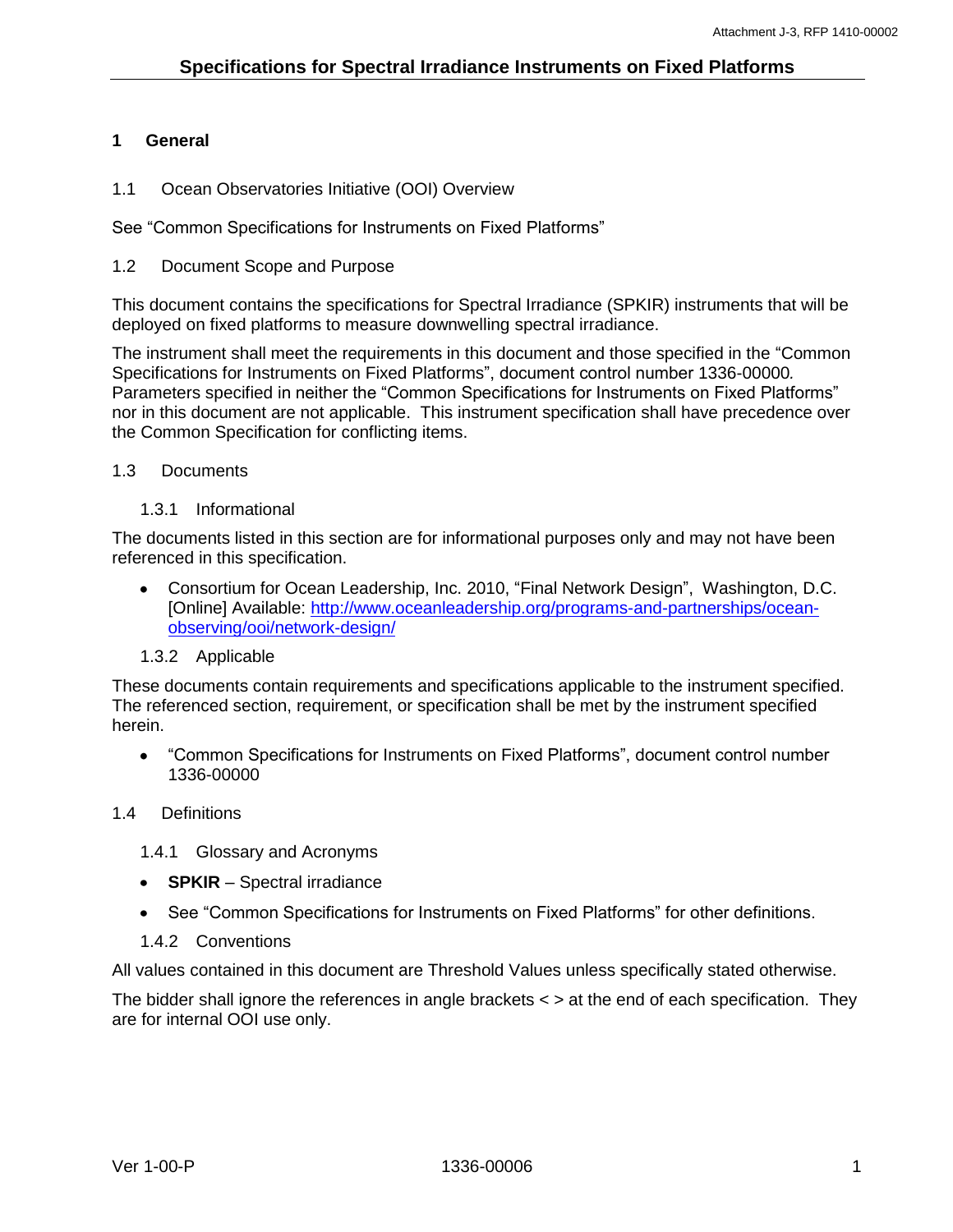## <span id="page-4-0"></span>**2 Specifications**

## <span id="page-4-1"></span>2.1 Measurement

<span id="page-4-2"></span>Values provided are threshold unless otherwise stated.

- 2.1.1 Downwelling spectral irradiance
	- a) Measurement with unit(s)

```
Downwelling spectral irradiance (µmol photons m<sup>-2</sup> s<sup>-1</sup>)
```
- b) Minimum Value
	- SPKI-001 The instrument shall measure downwelling spectral irradiance over a range with a minimum value of 0.1 µmol photons m<sup>-2</sup> s<sup>-1</sup> across the entire wavelength range specified in section 2.1.1k. <L2-SR-RQ-3528, L4-CG-IP-RQ-377, L4-RSN-IP-RQ-494>
- c) Maximum Value

| SPKI-002 | The instrument shall measure downwelling spectral irradiance over a       |
|----------|---------------------------------------------------------------------------|
|          | range with a maximum value of 2000 µmol photons $m^2 s^1$ across the      |
|          | entire wavelength range specified in section 2.1.1k.                      |
|          | <l2-sr-rq-3528, l4-cg-ip-rq-377,="" l4-rsn-ip-rq-494=""></l2-sr-rq-3528,> |

d) Accuracy

SPKI-003 The instrument shall measure downwelling spectral irradiance with an accuracy within ±5% of the true value. <L2-SR-RQ-3527, L4-CG-IP-RQ-374, L4-RSN-IP-RQ-493>

- e) Precision
	- SPKI-004 The instrument shall measure downwelling spectral irradiance with a precision of 0.01  $\mu$ mol photons m<sup>-2</sup> s<sup>-1</sup>. <L2-SR-RQ-3781, L4-CG-IP-RQ-527, L4-RSN-IP-RQ-595>
- f) Resolution

Not specified.

g) Drift

Not specified.

h) Response Times

Not specified.

- i) Sampling Frequency
	- SPKI-005 The instrument shall be capable of measuring downwelling spectral irradiance at a sampling frequency of 1Hz. <L2-SR-RQ-3530, L4-CG-IP-RQ-208, L4-RSN-IP-RQ-495>

The typical sampling frequency will be 1 Hz.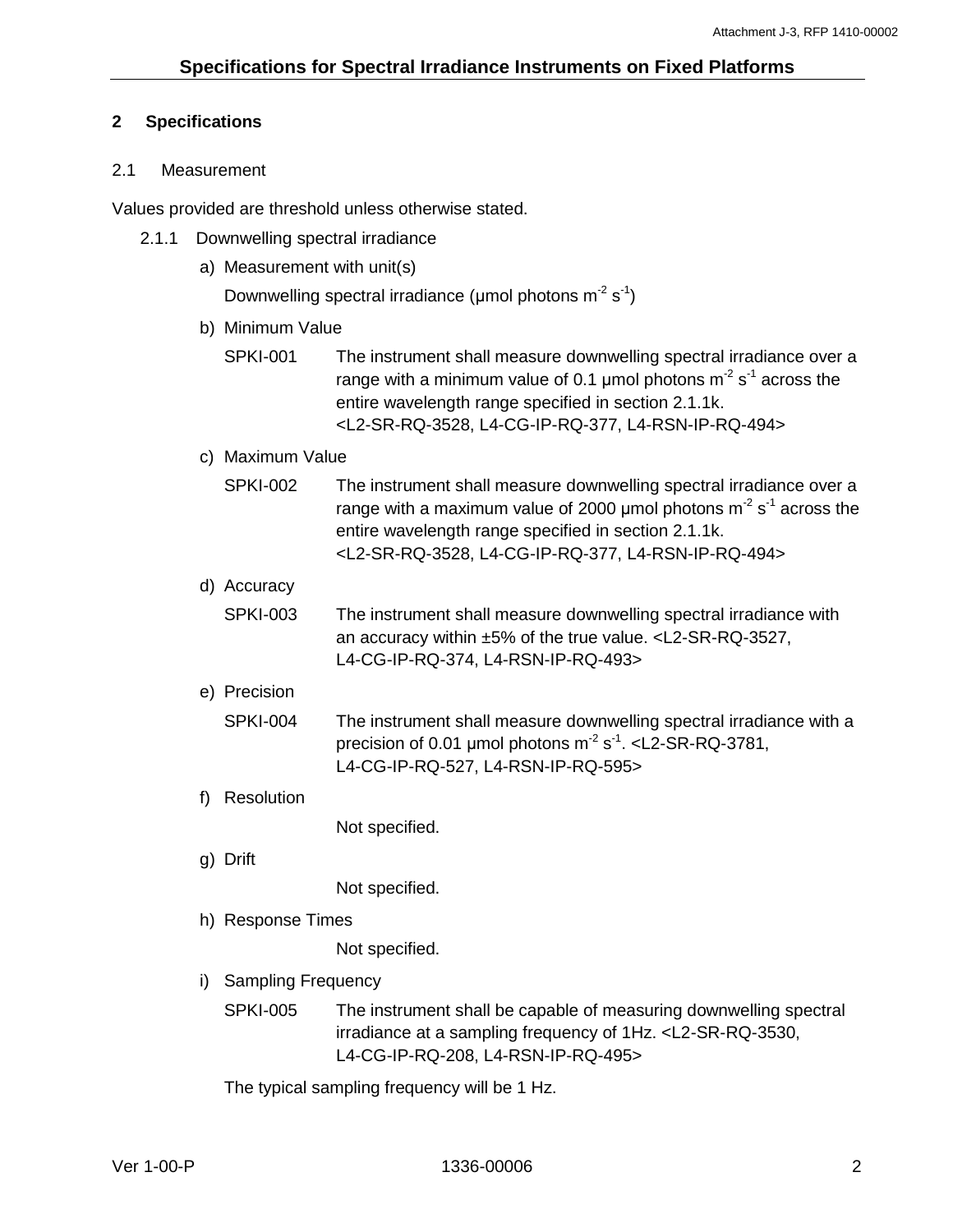j) Dependencies

Not specified.

- k) Wavelength range
	- SPKI-006 The instrument shall measure downwelling spectral irradiance over the wavelength range of 380 nm to 720 nm. <L2-SR-RQ-3526, L4-CG-IP-RQ-206, L4-RSN-IP-RQ-490>
	- SPKI-007 The instrument should measure downwelling spectral irradiance over the wavelength range of 380 nm to 750 nm. This is an objective. <L2-SR-RQ-3780, L4-CG-IP-RQ-526, L4-RSN-IP-RQ-593>
- l) Number of bands
	- SPKI-008 The instrument shall measure downwelling spectral irradiance in no fewer than 7 bands over the wavelength range specified in section 2.1.1.k. <L2-SR-RQ-3668, L4-CG-IP-RQ-373, L4-RSN-IP-RQ-491>
- m) Spectral Bandwidth

SPKI-009 The instrument shall have spectral bandwidths of no more than 20 nm. <L2-SR-RQ-3669, L4-CG-IP-RQ-207, L4-RSN-IP-RQ-492>

## <span id="page-5-0"></span>2.2 Operational

<span id="page-5-1"></span>2.2.1 Operational Depth Range

See Appendix A-1 for operational depth ranges.

<span id="page-5-2"></span>2.2.2 Environmental

See the "Common Specifications for Instruments on Fixed Platforms"

<span id="page-5-3"></span>2.2.3 Service Requirements

See the "Common Specifications for Instruments on Fixed Platforms"

<span id="page-5-4"></span>2.2.4 Calibration Requirement

See the "Common Specifications for Instruments on Fixed Platforms"

<span id="page-5-5"></span>2.2.5 Maintenance Interval

See the "Common Specifications for Instruments on Fixed Platforms"

<span id="page-5-6"></span>2.2.6 Survivable Depth

See Appendix A-1 for survivable depths.

## <span id="page-5-7"></span>2.3 Mechanical/Physical

See the "Common Specifications for Instruments on Fixed Platforms"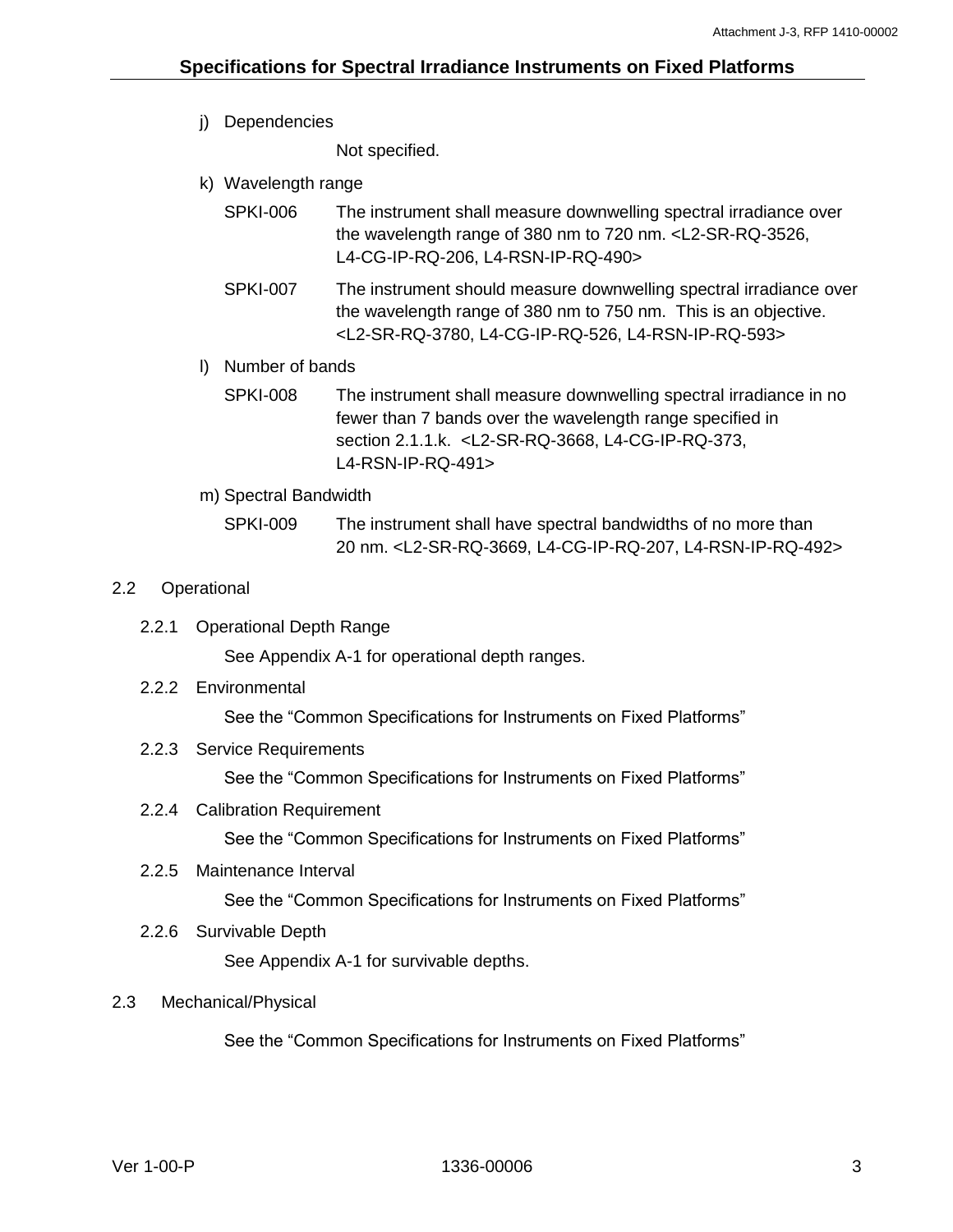## **Specifications for Spectral Irradiance Instruments on Fixed Platforms**

## <span id="page-6-0"></span>2.4 Electrical

See the "Common Specifications for Instruments on Fixed Platforms"

## <span id="page-6-1"></span>2.5 Data Storage and Processing

See Appendix A-1 for storage capacities at the typical sampling frequency. See also the "Common Specifications for Instruments on Fixed Platforms"

## <span id="page-6-2"></span>2.6 Software/Firmware

See the "Common Specifications for Instruments on Fixed Platforms"

## <span id="page-6-3"></span>2.7 Platform Interfaces

See the "Common Specifications for Instruments on Fixed Platforms"

## <span id="page-6-4"></span>2.8 Compliance

See the "Common Specifications for Instruments on Fixed Platforms"

<span id="page-6-5"></span>2.9 Safety

See the "Common Specifications for Instruments on Fixed Platforms"

#### <span id="page-6-6"></span>2.10 Shipping and Storage

See the "Common Specifications for Instruments on Fixed Platforms"

<span id="page-6-7"></span>2.11 Identification

See the "Common Specifications for Instruments on Fixed Platforms"

#### <span id="page-6-8"></span>2.12 Quality

See the "Common Specifications for Instruments on Fixed Platforms"

#### <span id="page-6-9"></span>**3 Documentation**

See the RFP for documentation that the vendor shall be required to supply.

#### <span id="page-6-10"></span>**4 Appendices**

<span id="page-6-11"></span>A-1. Specification Values by the Platform on Which the SPKIR Instruments are Deployed

The following table describes the performance and operational constraints, limits, etc. that are different between the different SPKIR platforms.